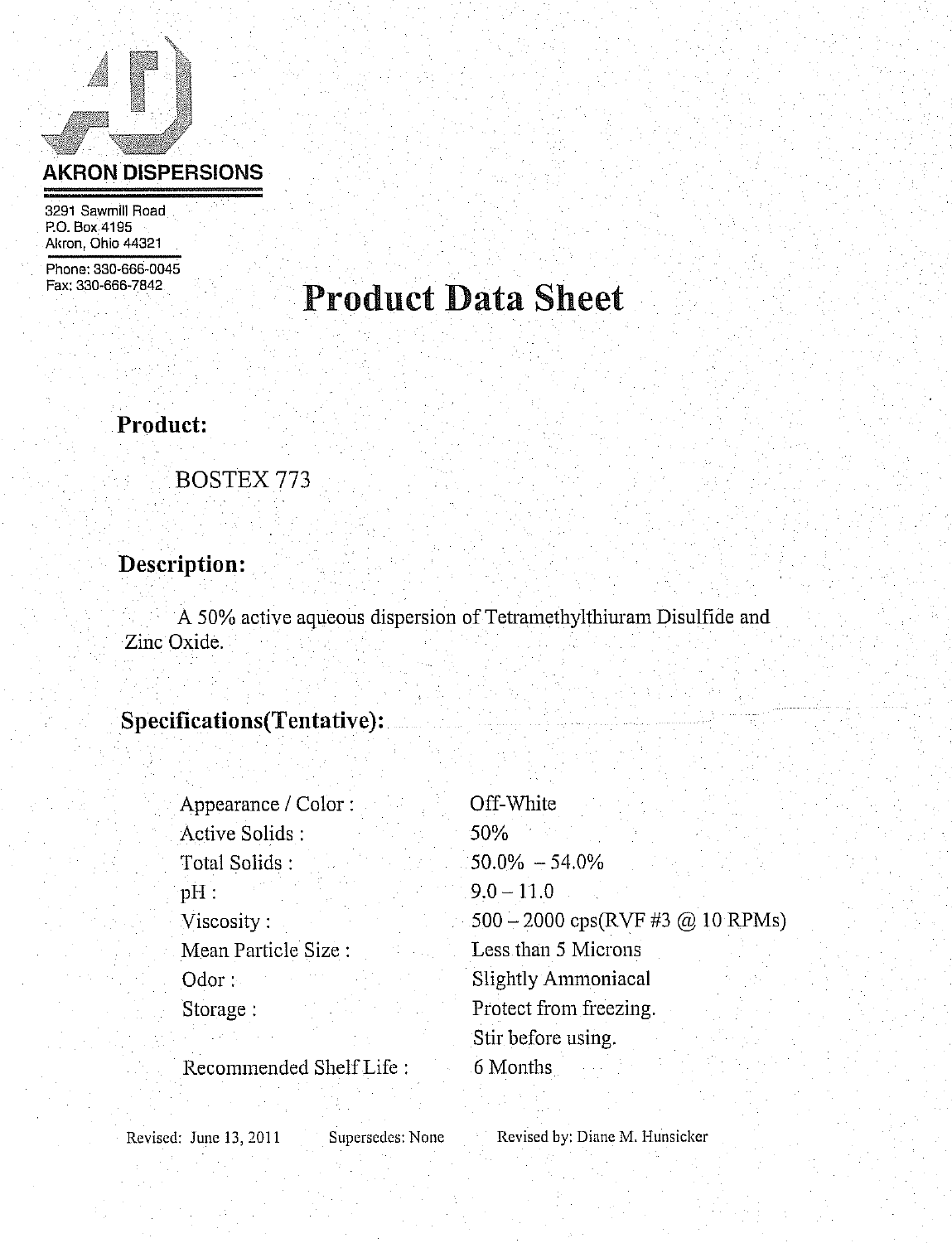

# **AKRON DISPERSIONS, INC.**

## **MATERIAL SAFETY DATA SHEET**

Page 1 of 3

#### **SECTION 1 PRODUCT IDENTIFICATION & EMERGENCY INFORMATION**

PRODUCT NAME: **Bostex 773 (50% TMTD/Zinc Oxide Dispersion)** CHEMICAL NAME: Aqueous Mixture of Tetramethylthiuram Disulfide(CAS# 137-26-8), Zinc Oxide (CAS# 1314-13-2), Sodium Salts of Polymerized Alkylnaphthalenesulfonic Acid (CAS# 9084-06-4/36290-04-7) MANUFACTURER: Akron Dispersions, Inc. 3291 Sawmill Road P.O. Box 4195 Akron, Ohio 44321 TELEPHONE NUMBER: (330)666-0045 EMERGENCY TELEPHONE NUMBER: (330)666-0045 FAX: (330)666-7842

#### **SECTION 2 HAZARDOUS INGREDIENT INFORMATION**

 Tetramethylthiuram Disulfide(CAS# 137-26-8): <24.9% Zinc Oxide(CAS# 1314-13-2): <25% Lead(CAS# 7439-92-1): <0.0003% Cadmium(CAS# 7440-43-9): <0.0013% Formaldehyde(CAS# 50-00-0): <0.001% Naphthalene(CAS# 91-20-3): <0.0004% Quinoline(CAS# 91-22-5): <0.004%

#### **SECTION 3 HAZARDS IDENTIFICATION**

Health Hazards(Acute and Chronic): May cause irritation to skin and eyes. Skin sensitization may occur. Alcohol enhances effects. Inform doctor if patient has used alcohol within 48 hours. May contain <0.001% Formaldehyde, <0.0004% Naphthalene, and <0.004% Quinoline, known to the State of California to cause cancer.

HMIS: Health-2 Flammability-1 Reactivity-0 Personal Protection-B

#### **SECTION 4 FIRST AID MEASURES**

Eye Contact: Flush with large amounts of water for at least 15 minutes. Consult a physician if irritation persists.

Skin Contact: Wash affected area with soap and water. Consult a physician if irritation persists. Inhalation: Remove to fresh air. If breathing is difficult, seek medical attention. Ingestion: Seek medical attention.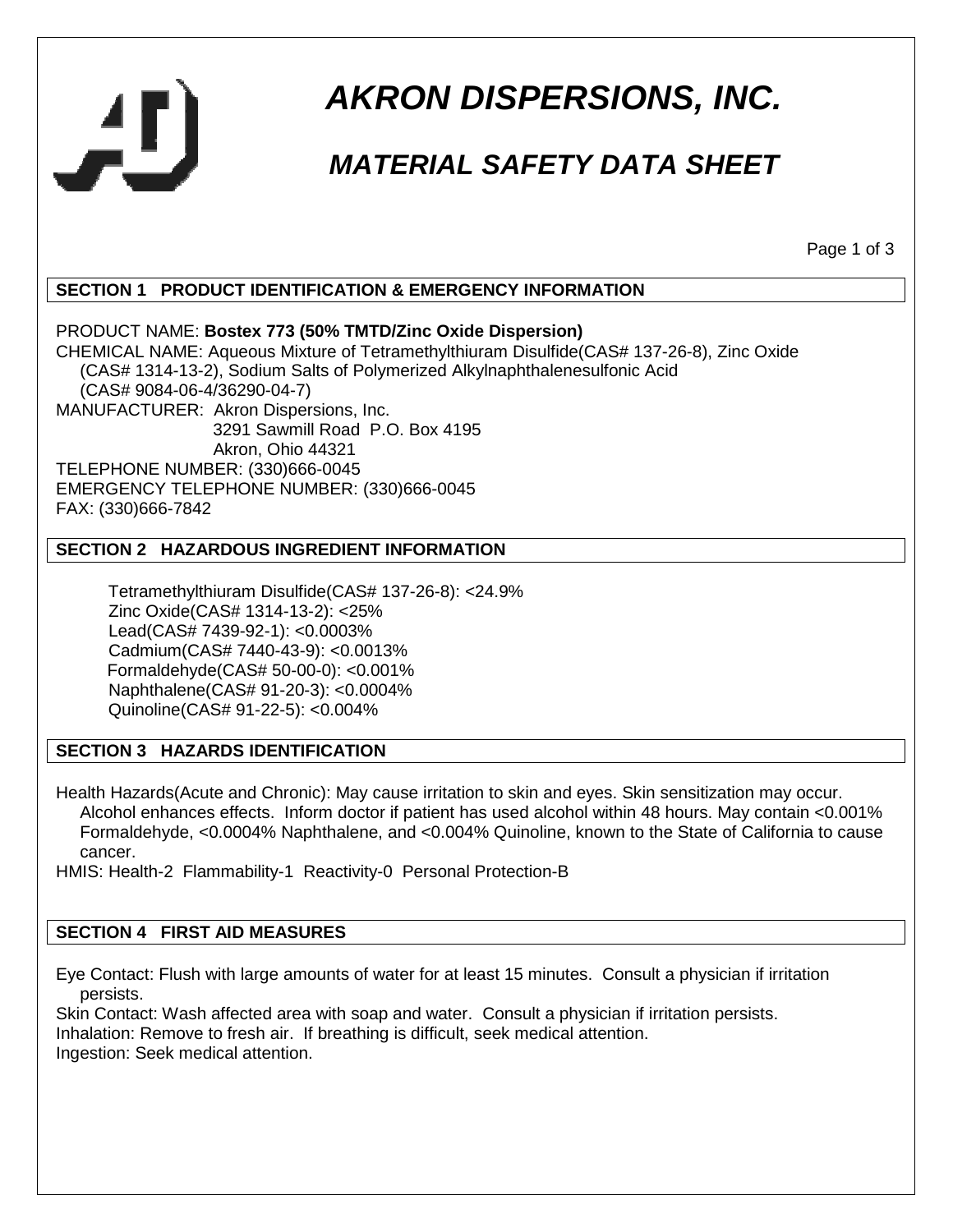#### **SECTION 5 FIRE & EXPLOSION HAZARD**

Flashpoint: N/D Flammable Limits: N/D General Hazard: Wear MSHA-NIOSH approved Self-Contained Breathing Apparatus Extinguishing Media:  $CO<sub>2</sub>$ , Dry Chemical, Waterspray, Foam Decomposition Products Under Fire Conditions: Oxides of Carbon, Sulfur, Sodium, and Nitrogen

#### **SECTION 6 ACCIDENTAL RELEASE MEASURES**

Steps To Be Taken In Case Material Is Released Or Spilled: Absorb with inert material. Sweep, vacuum, or shovel into appropriate container.

#### **SECTION 7 HANDLING AND STORAGE**

Storage: Store in a cool, dry area. Storage Temperature: Above 32°F

#### **SECTION 8 EXPOSURE CONTROLS AND PERSONAL PROTECTION**

OSHA Regulation 29CFR1910.1000 requires the following PEL Limits: N/D The ACGIH recommends the following Occupational Exposure Limit: N/D Personal Protection: Gloves and Goggles recommended Ventilation: Local Exhaust

#### **SECTION 9 TYPICAL PHYSICAL & CHEMICAL PROPERTIES**

Product Appearance: Off-White Liquid/Ammoniacal Odor

Boiling Point(<sup>o</sup>F): N/A Freezing Point(<sup>o</sup>F): N/A Vapor Pressure(@150°C): N/A Specific Gravity(Approx.): N/D Vapor Density: N/A<br>
Solubility in Water: Negligible Evaporation Rate: N/A Solubility in Water: Negligible pH: 9-11

#### **SECTION 10 STABILITY AND REACTIVITY DATA**

Stability: Stable Conditions To Avoid Instability: None Known Materials And Conditions To Avoid Incompatibility: Strong Acids, Strong Bases, Strong Oxidizers, Magnesium Hazardous Decomposition Products: Oxides of Carbon, Sulfur, Sodium, and Nitrogen, Hazardous Polymerization: Will Not Occur Conditions To Avoid Hazardous Polymerization: None Known